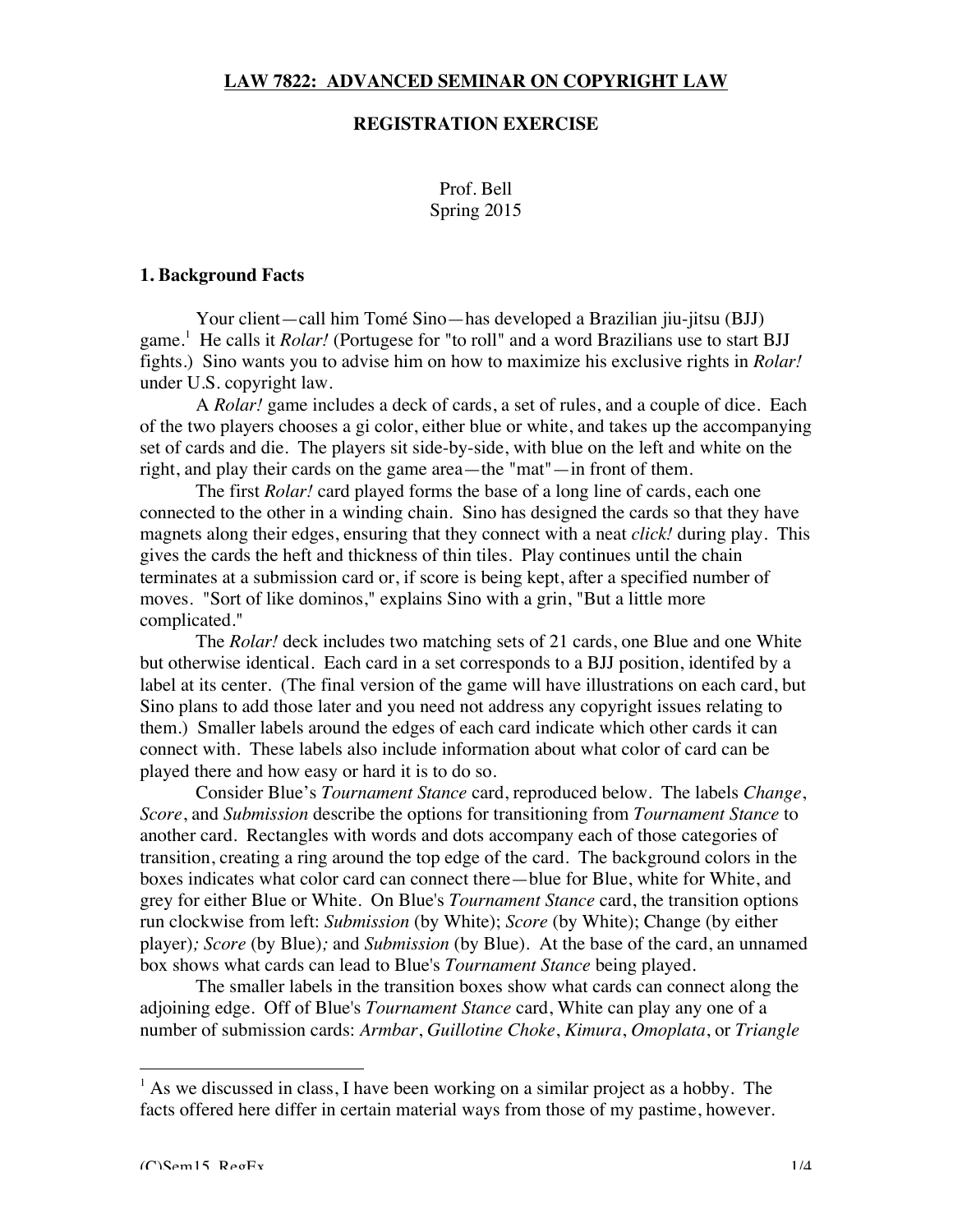*Choke*. Continuing around the card clockwise, Blue's *Tournament Stance* card next offers White the *Score* transitions of *Back Mount*, *Full Mount, Knee to Belly* or *Takedown*. The gray background of the *Change* transition zone at the top of Blue's *Tournament Stance* card shows that either player can connect any of six cards--*Butterfly Guard*, *Full Guard*, etc.—along that edge. And so it continues around the rest of the card.

The octagonal dots next to the labels around the card's edge show how easy or hard it is to move from that card to the named one. More green dots mean it is easier to do so, no dots mean the odds are neutral, and yellow dots mean it is harder to make the transition. Blue's *Tournament Stance* card, for instance, shows that it is much easier to make the transition to *Full Guard* (which has two green dots) than it is to make the transition to *Omoplata* (with four yellow dots). In a *Rolar!* game, the dots tell a player how many points to add or subtract when he attempts a transition, which he does by placing down a card and rolling his die against his opponent's. He makes the transition, and gets to leave his card in place, only if his roll beats his opponent's roll, taking into account any adjustments mandated by the dots.

Sino estimated the odds of making the many possible transitions allowed by the *Rolar!* cards by surveying experienced fighters and applying his own knowledge of BJJ. He then worked out a mathematical system for translating those odds into the green or yellow dots. And, of course, he wrote up a set of rules. He is not sure how much of his labor copyright can cover, but he wants to get as much protection against competition as possible.

## **2. Assignment**

Write a memorandum of five or more pages assessing the copyrightability of *Rolar!* and advising Sino on a registration strategy. In particular, answer these of Sino's questions:

"Can I copyright my game?' "What should I register?" "Should I register is as a literary work, a graphic design, or something else?" "Do I have to choose between those categories?" "What should my registration look like?"

In addition to answering Sino's questions, you should address other legal or practical points that you think would help to promote your client's interests. Even if you conclude that Sino has absolutely no hope in ultimately defending the copyrightability of *Rolar!* you should choose the *most appropriate* registration category (or, if you prefer, *least inappropriate*) for his work and fill out a draft registration form for him to review.

You can find the full panoply of registration forms, together with instructions for their completion, at the United States Copyright Office's web site, http://www.copyright.gov/forms/. You can make up an addresse for Sino (and for yourself if you sign as his agent). Assume he is American by birth and 30 years old.

Although as usual you should write the memorandum so it will be understandable to your client, avoiding legalese and extended citations, you may want to show the depth of your understanding by including footnotes written for me. Please note that this is not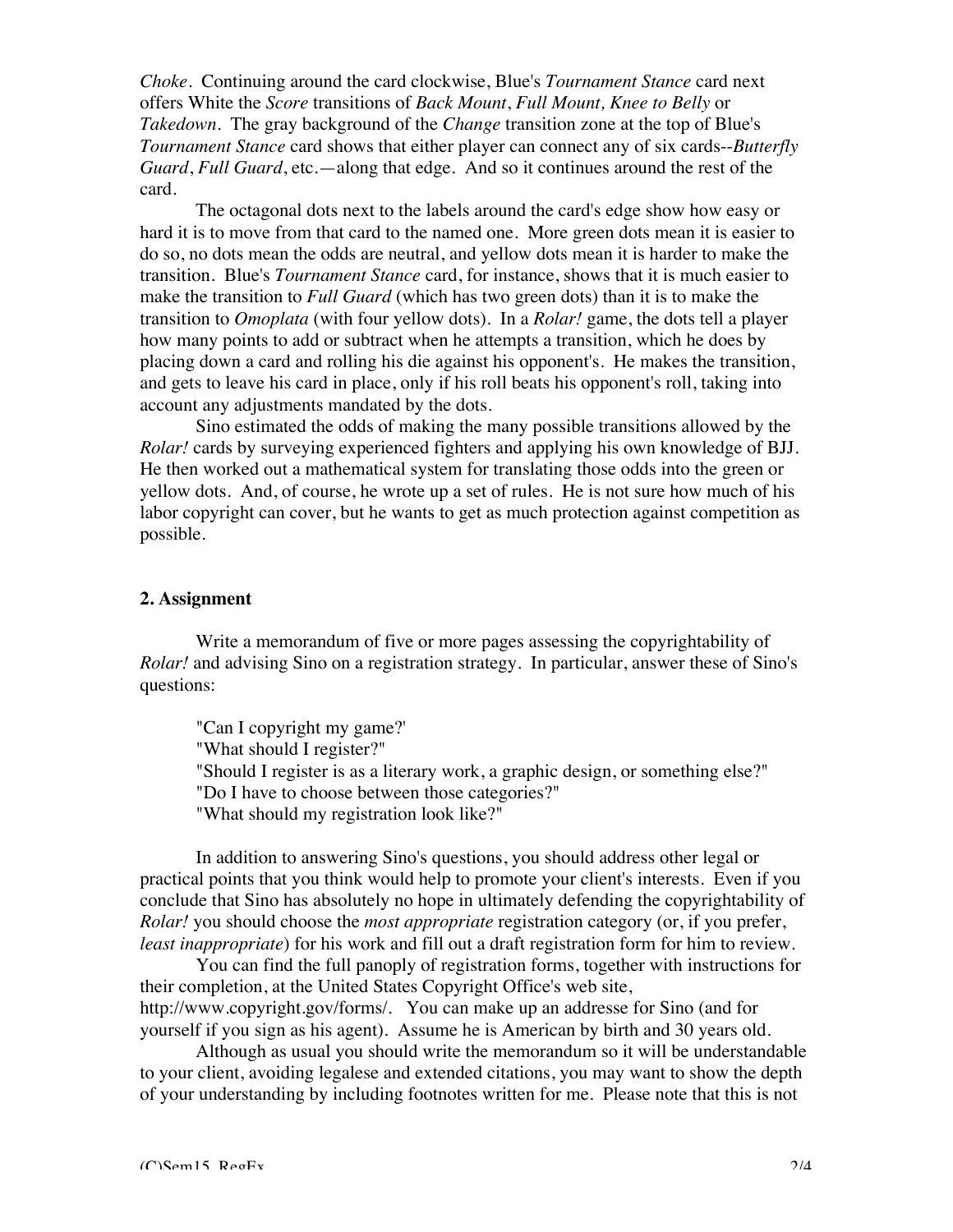the typical format for a memo. You can adopt it here, though, due to the dual nature of your project: both a mock memo for an imaginary client and a document showing your knowledge of the law of copyright.

This project will count for 20% of the grade you receive for the written work that you prepare for this course. Please do not sign your memorandum or registration form, or add other personally identifying information. Instead, write your exam number on the first page of your memorandum and use it or a pseudonym to identify yourself on the registration form, if necessary.

# **3. Deadline**

Before or at the beginning of our class scheduled for Monday, February 9, you should hand in to Professor Bell or his secretary your memorandum and draft registration form. Please be prepared to discuss your work during that class.